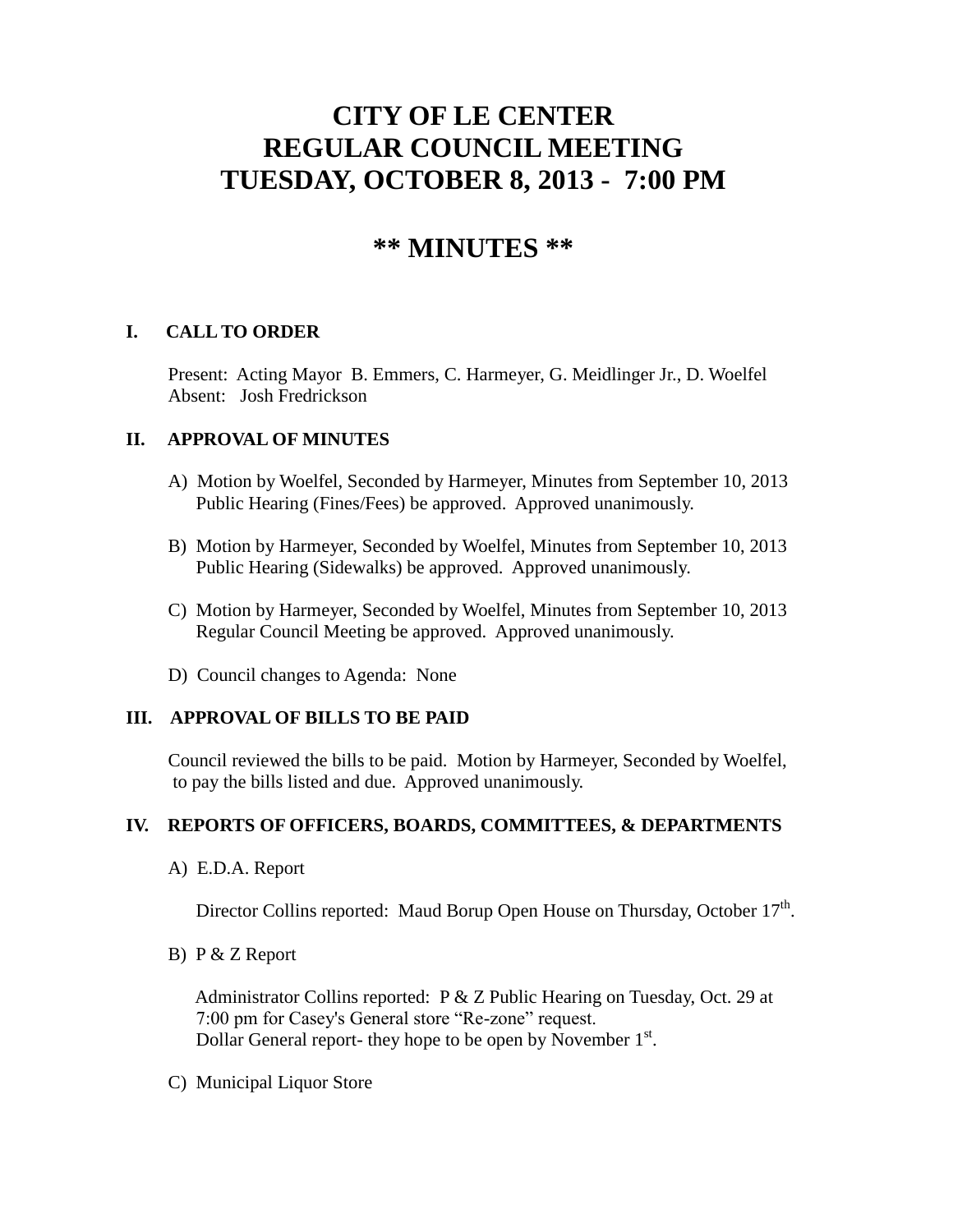Manager Mike Nelson gave the September report: Sales were \$60,190: down \$23,300 from August, and down \$6,500 from Sept.'12. Nelson also reported: new cooler space along back wall- talking to Kelly Const. about removal and eventually installing new coolers there in the future.

D) Police Department

Police Chief Pfarr reported on the police activities for month of September: 132 calls/ 2,173 miles patrolled/ calls up 11%, miles down 8%. Pfarr also reported: officer's pursuit training done/  $1<sup>st</sup>$  Responder renewal in late Oct./ due to "Factor 2 Report" may need to replace car laptop computer next spring.

E) Water, Sewer, Streets, Parks

Public Works Supt. Curt Roemhildt reported:

- Streets- busy sweeping to stay ahead of leaves clogging storm sewers/ over-lay of Park Ave. starts oct.  $9<sup>th</sup>$  staff moved a hydrant and replaced storm sewer.
- $\square$  Sewer- sending mercury collection report  $\&$  reduction plan to state/ MN Pollution Control inspection due/ "de-chlorination" of wastewater will be installed to start Nov.  $1<sup>st</sup>$  / working on new Industrial Use Agreement w/ Dianne's for 2014.
- Water- flushing of hydrants done. (reason done: for maintenance, & clear water)
	- F) Bolton & Menk Engineering (Joel Hawbaker, Engineer)

Engineer Hawbaker reported still trying to close out 2010 Street Project.

G) Le Sueur County Fair Assn. - No report.

#### **V. PUBLIC FORUM**

 There were no comments, questions, or statements from the general public. There were no comments or questions on the 2014 preliminary budget  $\&$  levy.

#### **VI. OLD BUSINESS**

- A) Verizon cell-phone tower: temporarily put "on hold" by Verizon while they check out other sites and weigh their options.
- B) Sidewalk ordinance: Collins updated the council- the new ordinance included in the packet has been published in the official newspaper and has taken affect.

# **VII. NEW BUSINESS**

 A) Motion by Harmeyer, Seconded by Woelfel, to adopt Resolution No. 2013I, as amended, thereby approving and requesting the listed tax forfieted properties to be sold at public auction by the county. Amended to read: city will re-assess any and all special assessments on the parcels listed at the time of any sale. Approved unanimously.